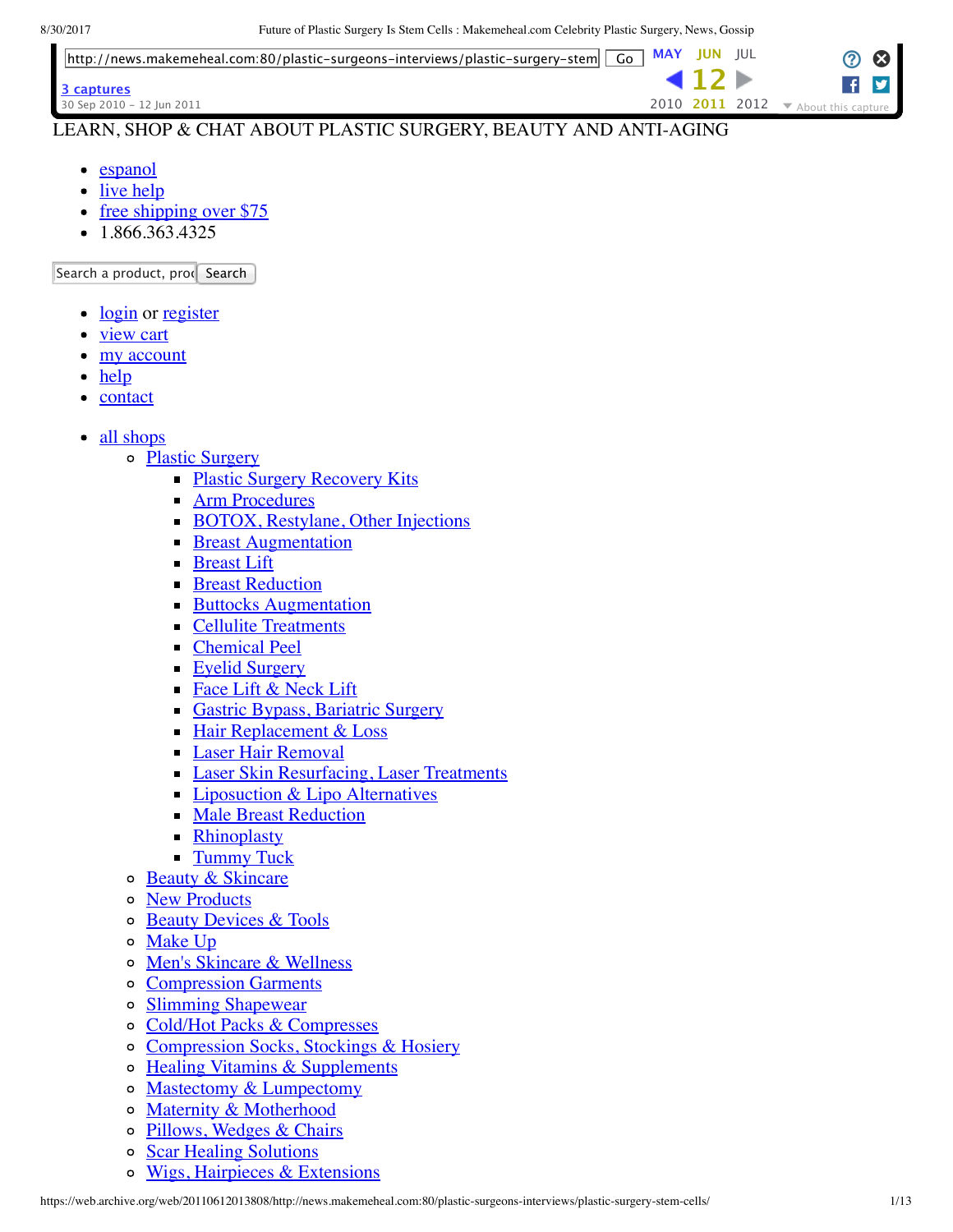- pictures & videos [Pictures](https://web.archive.org/web/20110612013808/http://www.makemeheal.com/pictures)
	- [Videos](https://web.archive.org/web/20110612013808/http://www.makemeheal.com/videos)
- message boards & blogs
	- [Message Boards](https://web.archive.org/web/20110612013808/http://messageboards.makemeheal.com/)
	- [Blogs](https://web.archive.org/web/20110612013808/http://messageboards.makemeheal.com/weblogs.php)
	- o [Surgery Calendar](https://web.archive.org/web/20110612013808/http://www.makemeheal.com/calendar)
- ask an expert
	- o [Ask An Expert](https://web.archive.org/web/20110612013808/http://www.makemeheal.com/answers)
	- o [Should I Get Surgery](https://web.archive.org/web/20110612013808/http://www.makemeheal.com/voting)
- [find a specialist](https://web.archive.org/web/20110612013808/http://www.makemeheal.com/directory)
- news & gossip
	- o [News & Gossip](https://web.archive.org/web/20110612013808/http://news.makemeheal.com/)
	- o [Plasticopedia](https://web.archive.org/web/20110612013808/http://education.makemeheal.com/)
- [classifieds & deals](https://web.archive.org/web/20110612013808/http://www.makemeheal.com/classifieds)

### [CELEBRITY PLASTIC SURGERY, NEWS, GOSSIP](https://web.archive.org/web/20110612013808/http://news.makemeheal.com/)

- [Home](https://web.archive.org/web/20110612013808/http://news.makemeheal.com/)
- [Ask Doctors About Celebrities](https://web.archive.org/web/20110612013808/http://news.makemeheal.com/ask-doctors-celebrity-plastic-surgery/)
- [Celebrity Plastic Surgery Message Boards](https://web.archive.org/web/20110612013808/http://news.makemeheal.com/celebrity-plastic-surgery-message-boards/)
- [Plasticopedia: Celebrity Surgery Encyclopedia](https://web.archive.org/web/20110612013808/http://news.makemeheal.com/celebrity-plastic-surgery-encyclopedia/)
- [Write For Us](https://web.archive.org/web/20110612013808/http://news.makemeheal.com/plastic-surgery-writers/)

Follow us on:



## **Recent Posts**

- [Christie Brinkley's Hands Give Away her Age](https://web.archive.org/web/20110612013808/http://news.makemeheal.com/celebrity-plastic-surgery/christie-brinkleys-hands-give-away-her-age/)  $\bullet$
- **[Betty White Admits Plastic Surgery](https://web.archive.org/web/20110612013808/http://news.makemeheal.com/celebrity-plastic-surgery/betty-white-admits-plastic-surgery/)**
- [Did Actress Candice Bergen have Plastic Surgery?](https://web.archive.org/web/20110612013808/http://news.makemeheal.com/celebrity-plastic-surgery/did-actress-candice-bergen-have-plastic-surgery/)
- [Anna Faris Admits Breast Implants](https://web.archive.org/web/20110612013808/http://news.makemeheal.com/celebrity-plastic-surgery/anna-faris-admits-breast-implants/)
- [Did Soap Star Lauren Koslow have Plastic Surgery?](https://web.archive.org/web/20110612013808/http://news.makemeheal.com/celebrity-plastic-surgery/lauren-koslow-plastic-surgery/)  $\bullet$
- [Sophia Bush: Best Breast Implants Ever or Push-Up Bra?](https://web.archive.org/web/20110612013808/http://news.makemeheal.com/celebrity-plastic-surgery/sophia-bush-best-breast-implants-ever-or-push-up-bra/)  $\bullet$
- [The New Conan, Jason Momoa's, Plastic Surgery Past](https://web.archive.org/web/20110612013808/http://news.makemeheal.com/celebrity-plastic-surgery/jason-momoas-plastic-surgery/)  $\bullet$
- [Penelope Cruz' Pirate Plastic Surgery](https://web.archive.org/web/20110612013808/http://news.makemeheal.com/celebrity-plastic-surgery/penelope-cruz-pirate-plastic-surgery/)
- [Uma Thurman's Clever Plastic Surgery](https://web.archive.org/web/20110612013808/http://news.makemeheal.com/celebrity-plastic-surgery/uma-thurmans-clever-plastic-surgery/)  $\bullet$
- [Did Serena Williams have a Tummy Tuck?](https://web.archive.org/web/20110612013808/http://news.makemeheal.com/celebrity-plastic-surgery/serena-williams-tummy-tuck/)
- 

## **Archives**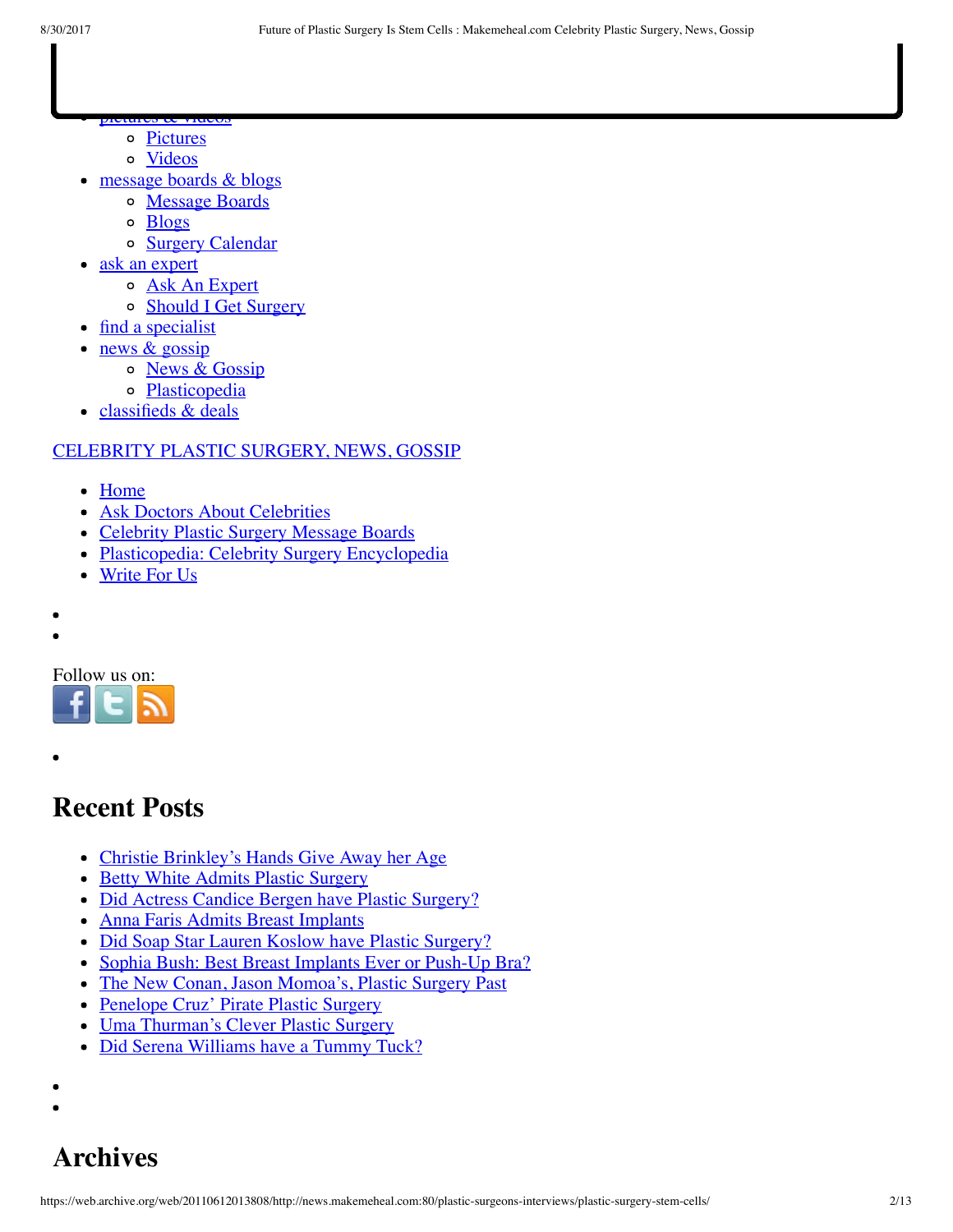$\bullet$ 

### **Plasticopedia**



Go to the [Celebrity Plastic Surgery Encyclopedia](https://web.archive.org/web/20110612013808/http://education.makemeheal.com/index.php/Category:Celebrity_Plastic_Surgery)

- 
- $\bullet$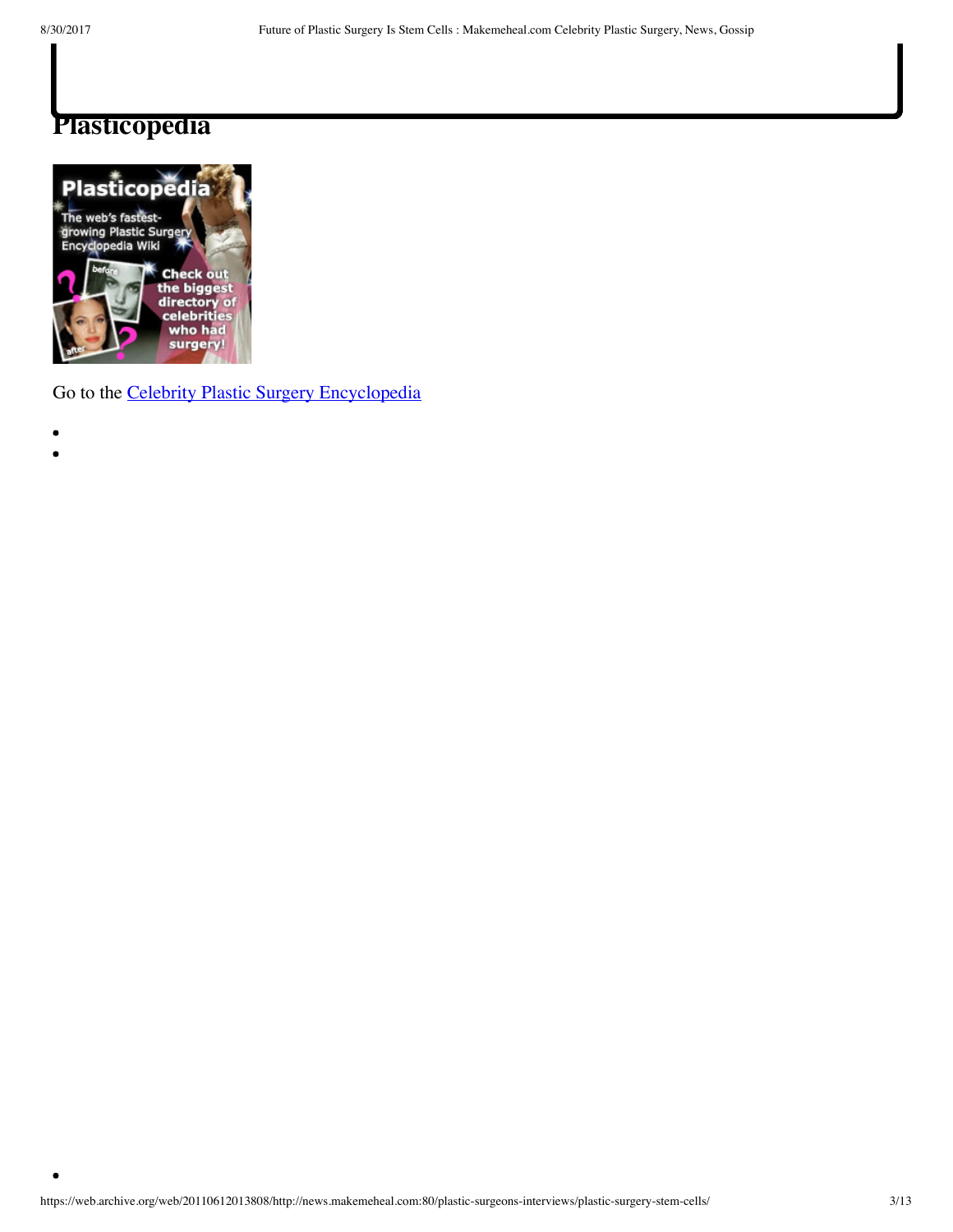[Betty White 'fesses up about plastic surgery](https://web.archive.org/web/20110612013808/http://inyourface.ocregister.com/2011/06/09/betty-white-fesses-up-about-plastic-surgery/30117/)

 $B_{\rm eff}$  bruises  $S_{\rm eff}$  bruises  $S_{\rm eff}$  bruises  $S_{\rm eff}$ 

- [May's top topic is plastic surgery at Cannes](https://web.archive.org/web/20110612013808/http://inyourface.ocregister.com/2011/06/06/mays-top-topic-is-plastic-surgery-at-cannes/30057/)
- [What Lady Gaga can do about hair loss](https://web.archive.org/web/20110612013808/http://inyourface.ocregister.com/2011/06/03/what-lady-gaga-can-do-about-hair-loss/29941/)
- [Avoiding stars' botched breast surgeries](https://web.archive.org/web/20110612013808/http://inyourface.ocregister.com/2011/06/02/avoiding-stars-botched-breast-surgeries/29745/)

## **[More Headlines](https://web.archive.org/web/20110612013808/http://news.google.com/news?ned=us&hl=en&q=%22Plastic+Surgery%22+OR+%22Cosmetic+Surgery%22+OR+%22Cosmetic+Enhancement%22+location:usa)**

- [Triple Crown Race Expected to Give Significant Financial Boost to Nassau Patch.com](https://web.archive.org/web/20110612013808/http://news.google.com/news/url?sa=t&fd=R&usg=AFQjCNE4ulLYIxRaG-q1SSWgWNCCb9A7Nw&url=http://gardencity.patch.com/articles/triple-crown-race-expected-to-give-significant-financial-boost-to-nassau)
- [Michigan Plastic Surgery Experiences Uptick as Summer Approaches PR Web \(press release\)](https://web.archive.org/web/20110612013808/http://news.google.com/news/url?sa=t&fd=R&usg=AFQjCNE80iF_jOkxfs9bI5Kn1GI070RsPQ&url=http://www.prweb.com/releases/2011/6/prweb8558722.htm)
- [Sarah Burge, Plastic Surgery Maven, Promises Boob Job for Daughter's 7th Birthday Zimbio](https://web.archive.org/web/20110612013808/http://news.google.com/news/url?sa=t&fd=R&usg=AFQjCNFTui02dzmNesrcCbAi2UIE2UHpCA&url=http://www.zimbio.com/Sarah+Burge/articles/v5VocoP9W6M/Sarah+Burge+Plastic+Surgery+Maven+Promises)
- [So You Think You Can Dance: The Award For Worst Plastic Surgery Goes To… Reality TV Magazine](https://web.archive.org/web/20110612013808/http://news.google.com/news/url?sa=t&fd=R&usg=AFQjCNHOmJaX2b4zsCUbsY1S52McjnSdRw&url=http://realitytvmagazine.sheknows.com/2011/06/10/so-you-think-you-can-dance-the-award-for-worst-plastic-surgery-goes-to/)
- [Plastic Surgery Scars 103: Revision Options EmpowHer](https://web.archive.org/web/20110612013808/http://news.google.com/news/url?sa=t&fd=R&usg=AFQjCNFhJrN_tH6ooE19lGxLizFp9akSPA&url=http://www.empowher.com/beauty/content/plastic-surgery-scars-103-revision-options)
- [Austin Plastic Surgeon Performs Innovative Post-Bariatric Surgery Cosmetic ... Benzinga](https://web.archive.org/web/20110612013808/http://news.google.com/news/url?sa=t&fd=R&usg=AFQjCNEiJAKbf6IagwDCCSFMKu4gE0T8Sg&url=http://www.benzinga.com/press-releases/11/06/p1156418/austin-plastic-surgeon-performs-innovative-post-bariatric-surgery-cosm)
- [Plano Plastic Surgery Practice of Dr. Robert D. Wilcox is 4th Facility in ... RedOrbit](https://web.archive.org/web/20110612013808/http://news.google.com/news/url?sa=t&fd=R&usg=AFQjCNE0f3UVfxHZU1Qbr-MPlCFNcLuniQ&url=http://www.redorbit.com/news/business/2062119/plano_plastic_surgery_practice_of_dr_robert_d_wilcox_is/)
- [Would You Get Your Child Plastic Surgery to Avoid Bullying? Patch.com](https://web.archive.org/web/20110612013808/http://news.google.com/news/url?sa=t&fd=R&usg=AFQjCNGGOMultTorP77BheLybDvL7PKVKQ&url=http://coronado.patch.com/articles/would-you-get-your-child-plastic-surgery-to-avoid-bullying)
- [Keep a Straight Face New York Times](https://web.archive.org/web/20110612013808/http://news.google.com/news/url?sa=t&fd=R&usg=AFQjCNENzBS2lT0PStD-zHhoC1f9BgYa0A&url=http://www.nytimes.com/2011/06/12/fashion/when-to-discuss-cosmetic-surgery-social-qs.html)
- [Betty White 'fesses up about plastic surgery OCRegister](https://web.archive.org/web/20110612013808/http://news.google.com/news/url?sa=t&fd=R&usg=AFQjCNFkff2S2Ot4TBkkNnNYZAL9XHdrcw&url=http://www.ocregister.com/articles/betty-303698-white-plastic.html)
- 
- 

## **Search**

| Search |
|--------|
|        |

## **Subscribe**

Sign up below to receive our weekly newsletter on the latest celebrity plastic surgery stories!

Email:

**SUBSCRIBE** 

## **Categories**

- [Celebrity Plastic Surgery](https://web.archive.org/web/20110612013808/http://news.makemeheal.com/category/celebrity-plastic-surgery/)
	- [Awful/Bad Plastic Surgery](https://web.archive.org/web/20110612013808/http://news.makemeheal.com/category/celebrity-plastic-surgery/bad-plastic-surgery/)
	- o [Celebrity Plastic Surgery TV Show](https://web.archive.org/web/20110612013808/http://news.makemeheal.com/category/celebrity-plastic-surgery/videos-celebrity-plastic-surgery/)
	- [Oscars Plastic Surgery, Award Shows](https://web.archive.org/web/20110612013808/http://news.makemeheal.com/category/celebrity-plastic-surgery/oscars-grammies-awards/)
- [Ethnic Plastic Surgery](https://web.archive.org/web/20110612013808/http://news.makemeheal.com/category/ethnic/)
	- [Asian Plastic Surgery](https://web.archive.org/web/20110612013808/http://news.makemeheal.com/category/ethnic/asian-plastic-surgery/)
	- o [Black Plastic Surgery](https://web.archive.org/web/20110612013808/http://news.makemeheal.com/category/ethnic/black-plastic-surgery-ethnic-2/)
- [Male Plastic Surgery](https://web.archive.org/web/20110612013808/http://news.makemeheal.com/category/male-mens-plastic-surgery/)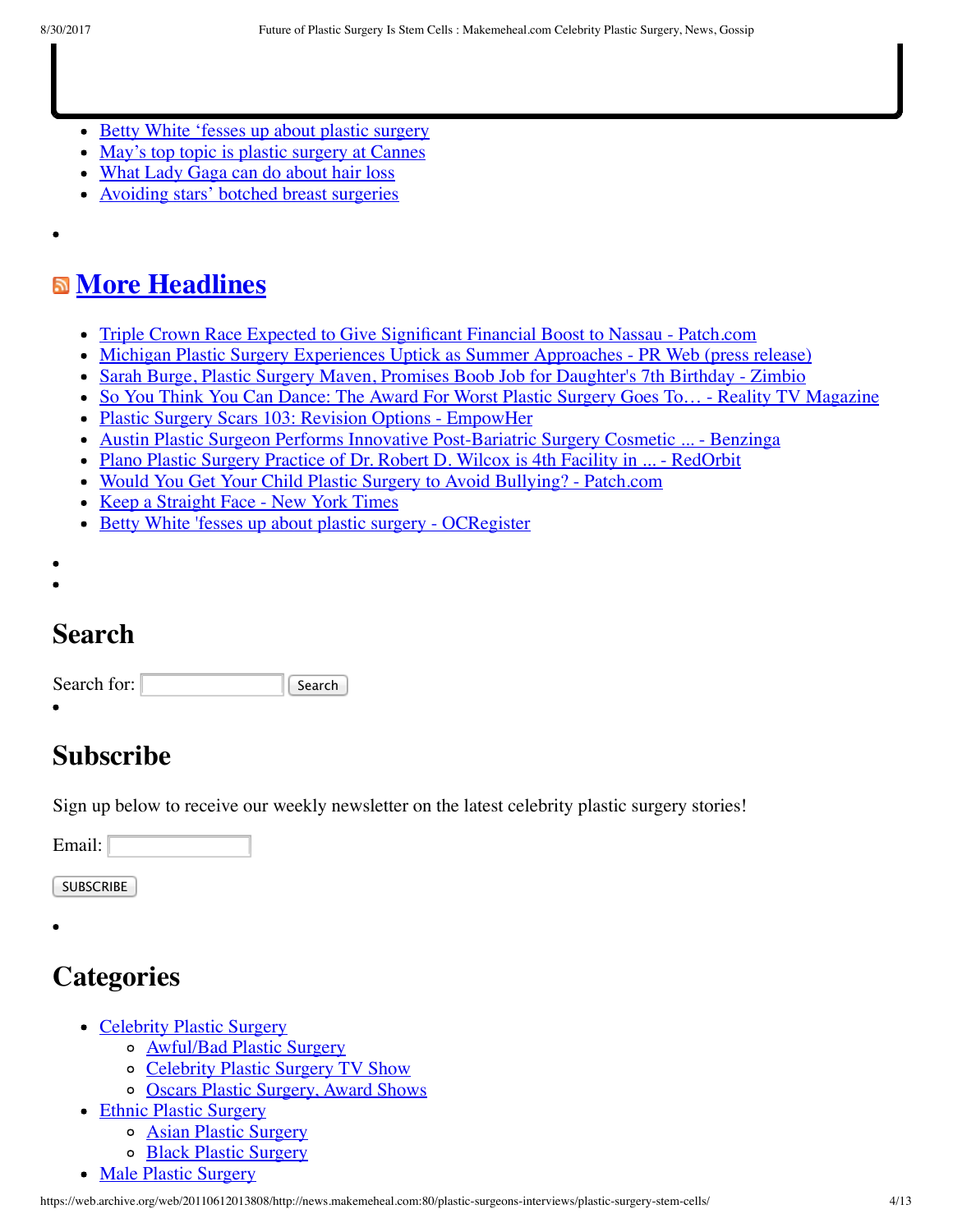- [Procedures & Breakthroughs](https://web.archive.org/web/20110612013808/http://news.makemeheal.com/category/plastic-surgery-news/) [Body Procedures](https://web.archive.org/web/20110612013808/http://news.makemeheal.com/category/plastic-surgery-news/arms-body-thighs/)  $\circ$ 
	- [Breast Augmentation, Implants, Reduction](https://web.archive.org/web/20110612013808/http://news.makemeheal.com/category/plastic-surgery-news/breast-augmentation-implants/)  $\circ$
	- [Facial Plastic Surgery](https://web.archive.org/web/20110612013808/http://news.makemeheal.com/category/plastic-surgery-news/facelift-blepharoplasty/)  $\circ$
	- [Fillers & Injectables](https://web.archive.org/web/20110612013808/http://news.makemeheal.com/category/plastic-surgery-news/fillers_injectables/)  $\circ$
	- **[Liposuction](https://web.archive.org/web/20110612013808/http://news.makemeheal.com/category/plastic-surgery-news/liposuction/)**  $\circ$
	- o [Tummy Tuck, Abdominoplasty](https://web.archive.org/web/20110612013808/http://news.makemeheal.com/category/plastic-surgery-news/tummy-tuck/)
- [Skin Care](https://web.archive.org/web/20110612013808/http://news.makemeheal.com/category/skin-care/)
- [Uncategorized](https://web.archive.org/web/20110612013808/http://news.makemeheal.com/category/cosmetic-surgery-news/)
- [Weird, Fun & Tragic Plastic Surgery](https://web.archive.org/web/20110612013808/http://news.makemeheal.com/category/strange-plastic-surgery/)

## **More Gossip**

• [Ask Doctors About Celebrities](https://web.archive.org/web/20110612013808/http://news.makemeheal.com/ask-doctors-celebrity-plastic-surgery/)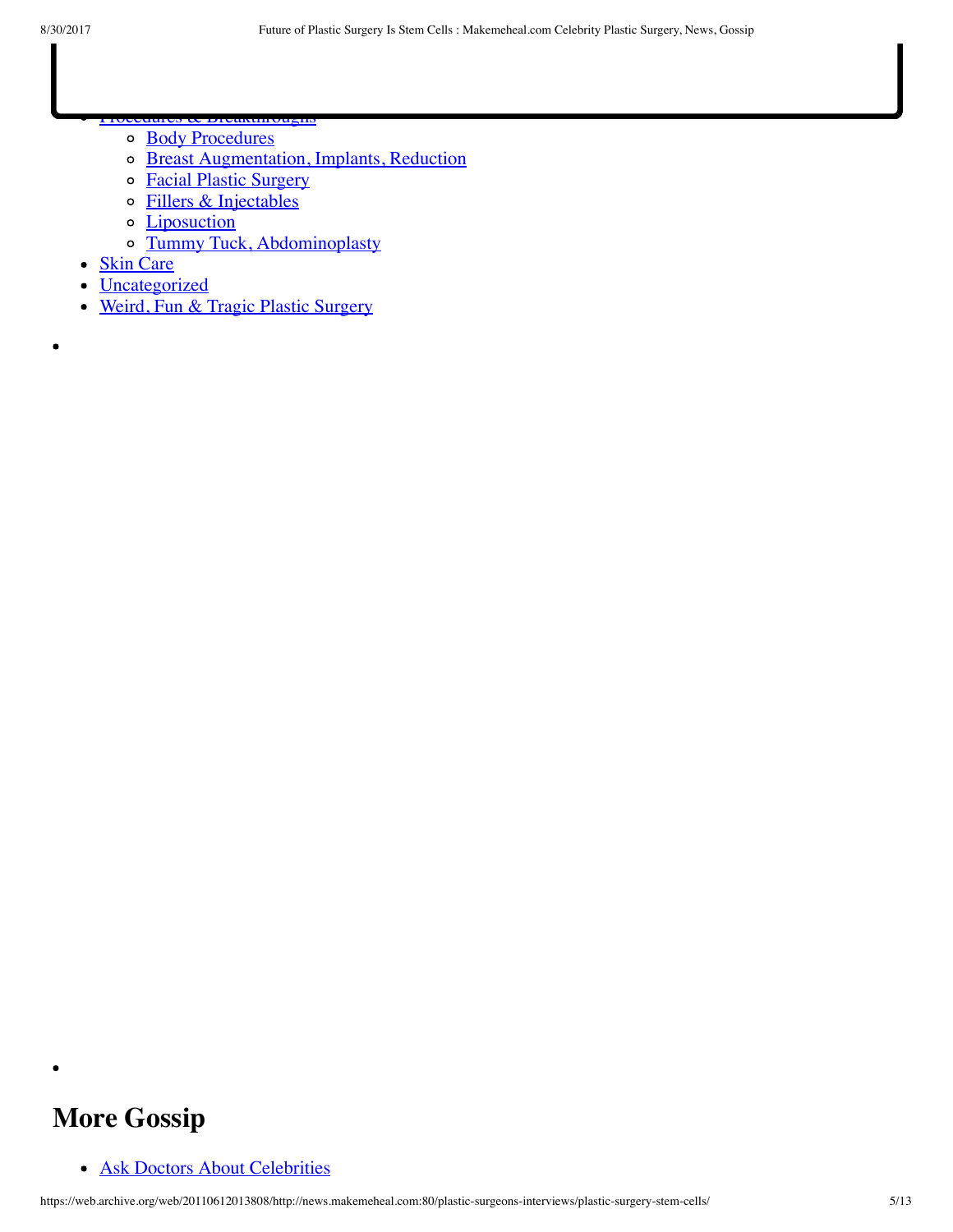### **Meta**

- [Log in](https://web.archive.org/web/20110612013808/http://news.makemeheal.com/wp-login.php)
- [Entries RSS](https://web.archive.org/web/20110612013808/http://news.makemeheal.com/feed/)
- [Comments RSS](https://web.archive.org/web/20110612013808/http://news.makemeheal.com/comments/feed/)
- [WordPress.org](https://web.archive.org/web/20110612013808/http://wordpress.org/)

### **May**

**18**

# **[Future of Plastic Surgery Is Stem Cells](https://web.archive.org/web/20110612013808/http://news.makemeheal.com/plastic-surgeons-interviews/plastic-surgery-stem-cells/)**

#### May 18, 2007 in Facial Plastic [Surgery](https://web.archive.org/web/20110612013808/http://news.makemeheal.com/category/plastic-surgery-news/facelift-blepharoplasty/), Plastic Surgeon Articles & [Interviews](https://web.archive.org/web/20110612013808/http://news.makemeheal.com/category/plastic-surgeons-interviews/) by sarahl | Leave a [Comment](https://web.archive.org/web/20110612013808/http://news.makemeheal.com/plastic-surgeons-interviews/plastic-surgery-stem-cells/#respond)



[T](https://web.archive.org/web/20110612013808/http://www.makemeheal.com/news/images/dr-richard-ellenbogen.jpg)he future of plastic surgery according to renowned plastic surgeon Richard Ellenbogen, M.D. will be all about injecting stem cells into the target body areas and procedures will have no scalpers or scars and require no surgical operations. But you're still going to need a surgeon and you'd be lucky to be in the hands of Dr. Ellenbogen."I am convinced that in the future facial aging surgery will be operationless. Stem cells being extracted from other areas of the body and being compressed and concentrated and injected in the proper areas will rejuvenate the face without surgery," says Dr. Ellebogen, one of the world's best face lift surgeons.

Dr. Ellenbogen was already revolutionary 25 years ago when he went against the industry convention of tightening inner facial layers and realized that the key to achieving most natural-looking face lift entails adding fat to areas that have lost volume, not tightening the face. Now, many plastic surgeons follow his lead in this important trend in face lifts. As one of the world's best face lift surgeons, Dr.

Ellenbogen is always on the cutting edge of plastic surgery. At the recent annual American Society of Aesthetic Plastic Surgery meeting held in New York City, Dr. Ellenbogen received a standing ovation from his colleagues after presenting information on how he uses the stem cells found in fat to mold, sculpt and rejuvenate his patient's faces. Known in plastic surgery circles as the "father of fat grafting", Dr. Ellenbogen has been using a patient's own fat to restore volume and youthfulness to the face for nearly thirty years. Now, Dr. Ellenbogen is back with another major breakthrough as he has discovered that not only does fat help give back volume to weakened and aging facial structures, but it also rejuvenates the skin because it contains stem cells.

In this exclusive Make Me Heal interview, Dr.Ellenbogen talks about his philosophy on face lifts, reveals a few of his secrets, and gives the lowdown on how the future of plastic surgery will be all about stem cells and scar-less procedures that require no incisions.

**Make Me Heal:** As a doctor who's been on the scene for the last 25 years, what are the major innovations in face lifts that you have seen? How are you doing face lifts differently today than say 10 years ago?

**Dr. Richard Ellenbogen:** I have actually been performing plastic surgery at my office on Sunset Boulevard in Los Angeles for 31 years. The facelifts of today are totally different than the facelifts of yesterday. The scars are shorter and the actual principal that most advanced plastic surgeons use nowadays is different. Previously we felt that there was a layer within the face, called a SMAS, that we had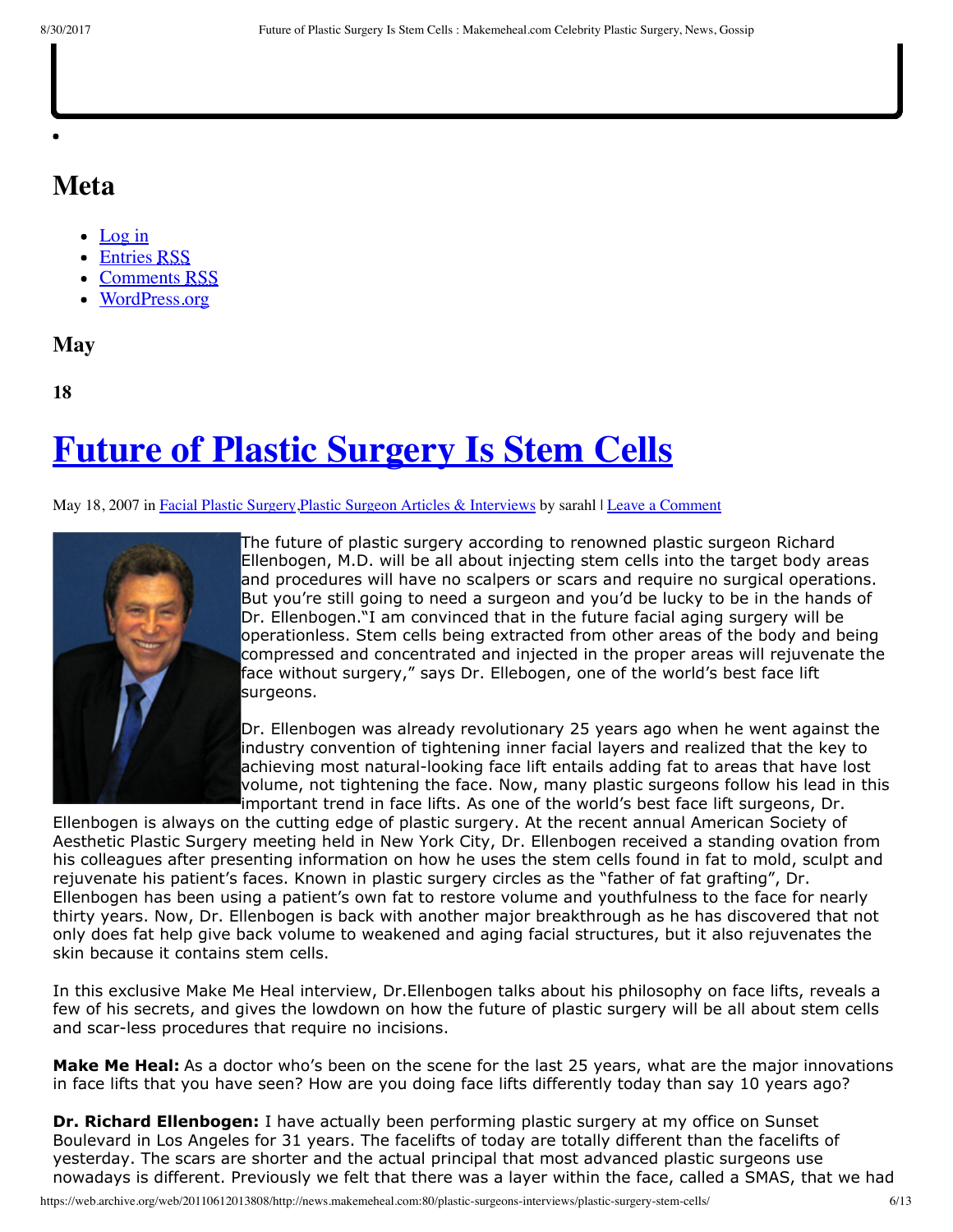Basically, the principal is that the face simply deflates as you get older. Fat is lost and descends in the face and if this fat is not replaced someone will simply look pulled because that is all the alternative facelift is. So what I have been doing for the past fifteen years is adding fat to the various areas that have lost fat and not tightening the inner layers at all because in certain studies with MRI's these inner layers have been proven not to have fallen at all. Consequently, my operations look very realistic and this is why I have had such a healthy facelift practice with every patient bringing in another patient. I can actually tell my patients nowadays that you will look even younger, whereas fifteen years ago I could say only that you will look more rested. Adding fat and understanding the addition of fat in the amount and how to make it last has been the greatest innovation in facelifts in the past 31 years and I am glad that this is something that I am responsible for and many other plastic surgeons are now following my lead.

to tighten, and that aging was a loss in the elasticity and the sagging of this inner part. So the operation was done in two layers. The patient had long scars, a high incidence of nerve damage, and looked quite damage, pulled, because that was all that was being done. The whole principal of aging today has changed. When I introduced this principal almost twentyfive years ago, the other doctors thought I was missing the boat.

**Make Me Heal:** What are the main types of face lifts that you perform? When discussing each face lift type, please briefly describe with technical details (i.e. incisions, anesthesia, etc.) how the facelift type is performed, what aesthetic concerns it addresses, and who is the ideal candidate for each type.



**Dr. Ellenbogen:** Most plastic surgeons become comfortable with a facelift technique and perform it on most of their patients with varying degrees. Unfortunately, some of these facelifts that are used for much older women do not work very well for early aging women in their 40′s and can make them look pulled, strange, and actually accelerate the aging process. I too perform a certain operation which I call the volumetric facelift. I presented this to a number of peer reviews, plastic surgical societies, and published it in the major plastic surgical aesthetic surgery journal. I am the director of a postgraduate plastic surgery training program and almost all of my students now practice this technique. The volumetric facelift takes into consideration that the greatest cause of aging is a loss of fat in the face and this fat is replaced in various areas of the face to reconstruct the shape of a young

woman's face. It is combined with a removing of the fat in the neck and the tightening of the muscles in the neck and also removing some fat underneath these muscles in an extremely heavy neck. So there are variations of this operation I do; putting in more fat, less fat, tightening the skin more, tightening it less, tightening the muscles less, tightening it more, varying it to the person. I was so pleased to recently at the Aesthetic Surgery Meeting in New York take the course of William Little who I consider my worthy competitor in Washington, D.C. He also has undergone an amazing transformation to modern day facelifts and performs almost the same operation that I do. He has gone through many complicated steps to come to the simple operation and simple conclusion that I have, and it is interesting that just as heart transplants were performed at the same time in South Africa and in Stanford, two heavy facelift practices like his and mine, have come to the same conclusion in the operation that we do.

**Make Me Heal:** You have pioneered your own face lift procedure that you call the "volumetric face lift". How is the procedure performed and what makes it unique from other available techniques?

**Before Face Lift, [Facelift, Plastic](https://web.archive.org/web/20110612013808/http://www.makemeheal.com/news/images/stem-cell-fat-grafting-before.jpg) Surgery, Dr, Richard Ellenbogen**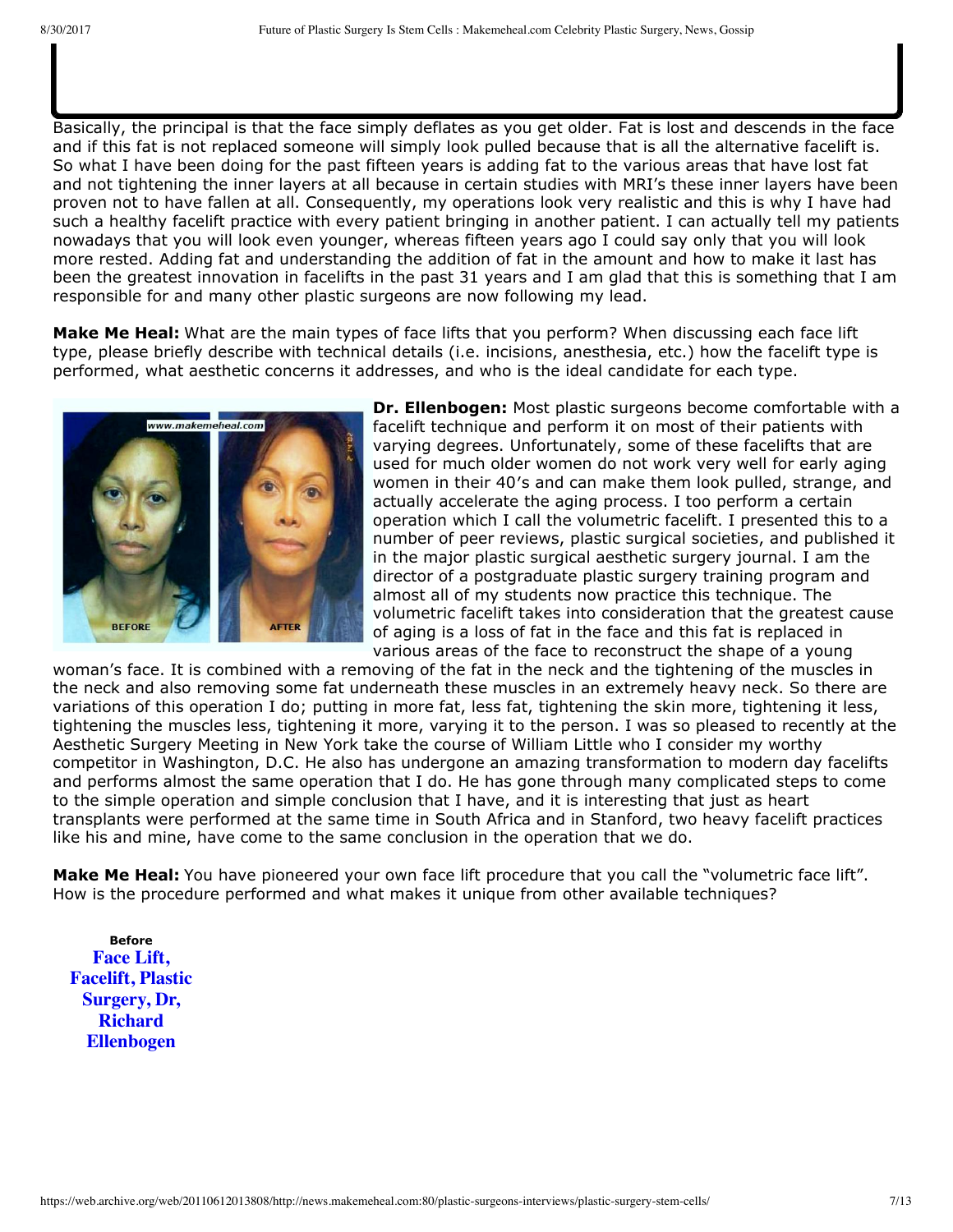

**Dr. Ellenbogen:** The volumetric facelift takes into consideration the face that as it ages changes shape. Almost all of this change in shape is a loss of fat and I have pioneered a way of replacing the fat in the face and making it last. I wrote the first article on fat replacement in the American Literature in modern times and for five years, although I lectured on it, it was not accepted in the Peer Review Journals. The difference in my facelift is that it depends on the lifting of the face by placing fat in certain areas as well as a tightening of the skin. It also depends on removing fat underneath the jawline and tightening the muscles there to get a perfect 90 degree jawline. The whole operation has minimum scar and probably nine out of ten patients do not even take a pain pill during the entire course. There is no bandage after the first day and patients can wash their hair the first day. I actually allow patients to drive their car within the first week because they can turn their neck comfortably. And a great California question, "when can I go back to the gym," I have cut that time in half for most of my patients.

**Make Me Heal:** There's been a lot buzz made about "lunch-time", scarless, and weekend facelifts. Do any of them work and if so, which ones do you recommend?

**Dr. Ellenbogen:** Lunchtime and weekend facelifts, "do any of them work?" Quick answer, "no." Even the doctor who started the barbed sutures and the quick suspensions now tell patients that this is an alternative to Botox or injectables. It is a short-lived operation and will probably need to be redone.Most patients that I have seen in my facelift practice who have had this procedure are quite displeased not only with the look of it, but the fact that they were misled somewhat that it was very noninvasive and easy, whereas in fact it requires incisions, local anesthesia. One patient, in particular, who went in during her lunch break spent the rest of the day recovering in the doctor's postoperative facility with another patient and heard that this is actually the norm, not the exception.

**Make Me Heal:** What procedures (i.e. brow lift, blepharoplasty) do you often combine with a facelift? When naming a procedure please explain which issues the procedure addresses.

**Dr. Ellenbogen:** What operations do I combine with a facelift? Frequently, a browlift to change the expression, get rid of the wrinkles in the forehead, and less frequently eyelid surgery (upper and lower). We no longer perform the deep upper eyelid that was so popular in the last ten or fifteen years. We leave the eyelid a little bit heavier which is more like what an eyelid would look like. We do not like that bugeyed look that was so popular in the 1980′s and the 1990′s. In all facelift procedures, I replace fat. I replace it in the jawline, in the cheeks, in the cheekbones, in the temples, in rather thin patients, in the eyebrow area to assist in lifting the eyebrows; it is all known to reshape the face to a younger shape of a face. There is only so much that can be done by pulling in a facelift; the rest has to be done by volume replacement and thus I call it the volumetric facelift. Only recently we have discovered that liposuction fat is the richest source of stem cells next to embryonic fat cells and these are utilized in many uses now in surgery. We have noticed for many years in using fat in the face that people's skin has gotten wonderful after the surgery. Pores have gotten smaller and pigmentations have gotten less. At first we thought the reason for this was just writing on a balloon; you write with a magic marker on a balloon and you blow it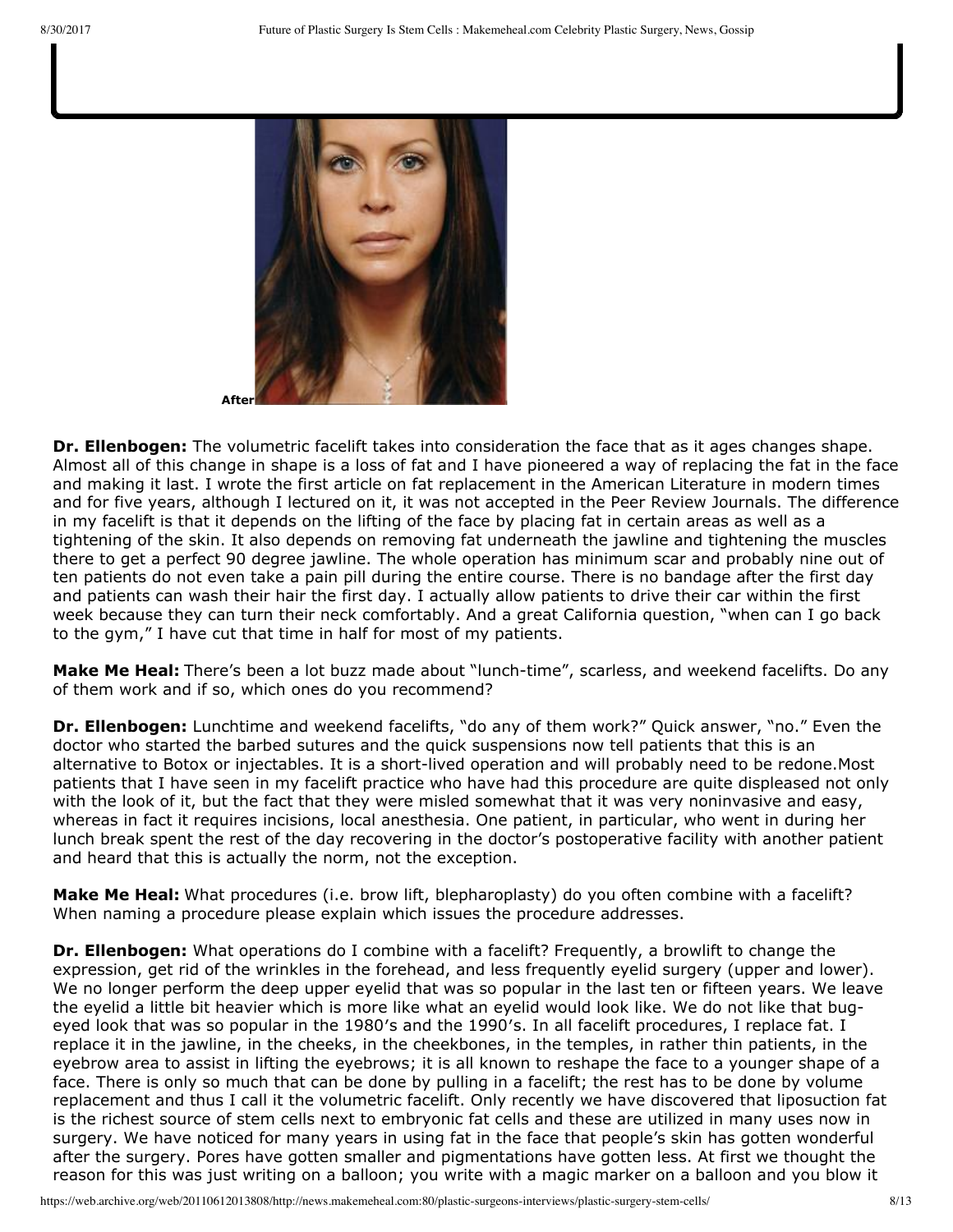corners of the mouth and improves the expression of the face. In my course that I gave at the Aesthetic Society on expressional surgery, improving the expression in people who are starting to look old, the most important thing that I mentioned was the lifting of the corners of the mouth with a chin implant.

pigmentations. A chin implant is also a very important addition to the facelift. It can be done in many cases

up and the writing gets lighter. But it is actually more than that. We biopsied various pigmentations that

have been fat grafted and there is actually a work of the stem cells in getting rid of some of these

just with fat grafting because not only does the chin implant give a strong jawline it also lifts up the

**Make Me Heal:** You've recently spoke at a plastic surgery convention about using stem cells through fat grafting to fill in wrinkles and rejuvenate the skin of your patients. Please describe this technique. Are you using stem cells for any other purposes?

**Dr. Ellenbogen:** The highest concentration of stem cells besides embryonic stem cells is in our own body fat. Consequently, when we inject liposuction fat to build out a cheekbone or fill out a gaunt face we also inject stem cells which are contained within the fat which treat the area. We have noticed for years that people who have fat injections in the face that their pigmentations are less visible and the pores are much smaller. Many experience a decrease in wrinkles in the area. A few patients with chronic acne are improved. In some patients we simply inject a thin layer of liposuction fat under the entire facial skin and within weeks the improvement is seen. It is essentially treating skin from the inner layers not from the outside. The surgery is performed under general anesthesia in un anesthsized skin. Once local anesthesia is used we believe the stem cells and fat cells do not survive as well. We remove the fat and have found back fat or love handle fat survives the best. The fat is centrifuged, purified and injected with special needles from inside the mouth. There is no bandage and the swelling subsides within weeks. The entire procedure takes 30 minutes and the only complaints of pain are usually from the donor site.

**Make Me Heal:** What role do you think stem cells will have 5-10 years from now on plastic surgery? Please describe what procedures stem cells will be used in and how they will benefit the patient and surgeon?

**Dr. Ellenbogen:** The future of plastic surgery and all surgery I believe is stem cells. I believe that someday in the future we will be able to take a purified extract of stem cells and inject them in various areas of the body, and the face and the organs or facial structures which are aging and breaking down will be rejuvenated. At present, we are cognizant of the fact that liposuctioned fat itself, something we used to throw away, is replete with fat cells. Including this in various areas of the face, in our article that we wrote, actually improves the skin, gets rid of wrinkles, gets rid of pigmentations, and hypothetically prevents the facial skeleton from decreasing in size as people get older which is one of the major causes of the sagging and change in the shape of facial structures. I am convinced that in the future facial aging surgery will be operationless. Stem cells being extracted from other areas of the body and being compressed and concentrated and injected in the proper areas will rejuvenate the face without surgery, but I am sure this is many years to come.

**Make Me Heal:** Do you think that in the distant future there could be a scarless facelift, face transplant, stem-cell or nano-technology aided facelift technique that could replace the traditional facelift?

**Dr. Ellenbogen:** Once we understand more about injected stem cells and we have a way to concentrate them it is possible traditional facelift procedures requiring cutting and tightening could be eliminated or augmented. Perhaps the aging factors could be eliminated even reversing the aging of tissue. This is probably not to take place soon since moral and ethical issues must be addressed.

**Make Me Heal:** What are your favored facial fillers that you use for addressing different areas of the face? Please discuss your experience with various fillers and which last longer and achieve better results. For example, where do you like to use Botox, where do you use Restylane, Juvederm, Collagen, etc.

**Dr. Ellenbogen:** I was a silicone researcher for two years and an article that I published in the Journal of American Medical Association was spread by the Food and Drug Administration where I was asked to go to Washington when injectable silicone was taken off the market because of its migratory effects and the hardness and how it deformed so many people. That of course is my least favorite injectable. After I published that article, I saw virtually thousands of patients who had defects from silicone injections and I had no treatment for them. Many were grossly deformed. There was one major ballerina who could not open her mouth after having silicone injected into her lips and many people also know of the late Elaine Young, Michael Corleone, Young's ex-wife, who had in the area of fifty operations to remove silicone from her face because it deformed her. I am very watch and wait on new injectables. I have liked collagen for four years, but I know it's limitations and that it is short-lived in what you can do with it and I do not ever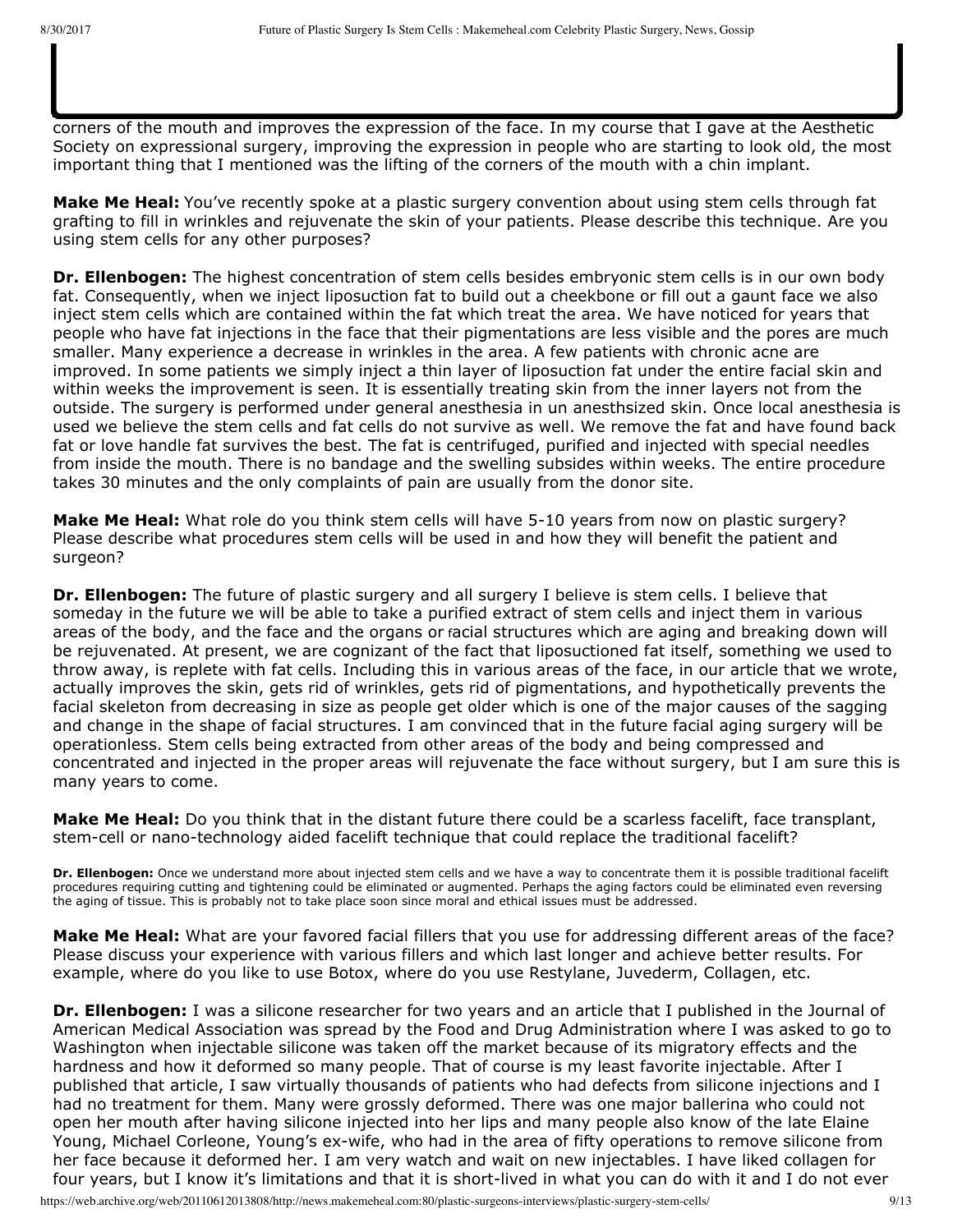injecting these things and I am totally cognizant that some doctors do it better than others. Botox I like in the areas that are absolutely full proof; the forehead for wrinkles, between the brows, and at the corners of the eyes. It still takes a certain amount of skill not to inject too deeply and affect the muscles of the eyes or the muscles of the lids and deform someone with it, but I think Botox by an experienced injector, like myself, is a very good tool. Some of the tools that people have tried to use it with; torticollis neck muscles that are visible, wrinkles under the eyes, wrinkles around the mouth, tend to change certain expressions very subtly. I have seen it injected in hyperactive mentalis muscles in the chin, changing someone's smile almost to a grotesque form in patients, so we have to be very careful with these injectables and not do harm and understand their limitations and anything new that comes out we have to wait a significant amount of time to make sure we do not have the same difficulty that we had with the injectable silicone.

try to use it to do more than I know that it can do. The newer injectables, such as JuveDerm and

Restylane; I have seen their results and it is quite striking and they are longer lasting than collagen and they do hurt a little more and some have been felt to be somewhat hard, but there is a certain skill in

**Make Me Heal:** Do you change your technique when you perform a face lift on a Caucasian patient, versus a Black or Asian patient? Is skin type and color a relevant factor when considering a face lift? What are the aesthetic differences that exist when performing face lifts on different ethnic groups?

**Dr. Ellenbogen:** I change my technique in my facelifts for every patient; thin-faced, thick-faced, fat-faced, heavy neck, thin neck. The flexibility of the volumetric facelift is the beauty of the technique. It is somewhat like painting or sculpting, that you can add more fat to an area, to create a higher cheekbone, a gaunt cheek can have more fat added to it, and there are certain differences certainly in different races. Asian skin is thicker, more oily, in general, than Caucasian skin. Asians are very particular that they do not want to look different or weird, so in Asians the surgery is quite underdone. In many Asians who have a small chin, a chin implant or fat in the chin is added to give a stronger jawline. Many Asians hate the heaviness of their face and a buccal lipectomy will be included with it. In the volumetric facelift and facial reshaping in black patients, Caucasian, or Asian patients, I try to find exactly what the patient wants and if indeed I can do what they want, that I am their humble servant to take them from point A to point B. The results of the volumetric facelift are so extraordinary I can actually tell my patients that you will look younger after the surgery, not more rested or thinner or better that I used to have to do fifteen years ago.

**Make Me Heal:** What can a patient expect after 4-5 years of performing a face lift? How long do the rejuvenating effects last? Should a patient return for a second face lift after a certain number of years have passed?

**Dr. Ellenbogen:** Our goal in facial aging surgery is to set back the clock not stop it. People will continue to age regardless of how hard their surgeon or they fight it. Aging is related to stress, heredity and so many other factors it is impossible to have a facelift for life but forehead and browlifts last the longest. I published a paper showing eyebrow position and forehead wrinkles still unchanged after 20 years. Jawlines can remain unchanged for many years if the fat is artistically and completely removed beneath the jawline and the platysma muscle tightened and elevated. Being in the same office for 31 years, I have the opportunity to see patients who return over a long period and see when a patient will by no fault of their own will need a touchup. The best an honest surgeon can do is select a technique that will prolong the inevitable touchup if the patient lives long enough and maintains a feminine desire to appear younger. That is why the volumetric facelift I have been performing is what I believe to be the golden standard. Touchups are easy and generally just an injection of fat in the proper areas 5 to 15 years later. All I can say is in the many volumetric facelifts I have performed in the last 10 years, only 10% required a touchup which is a fraction of the surgery of the original procedure

**Make Me Heal:** What are the real risks of a face lift (not the ones that are extremely rare)?

**Dr. Ellenbogen:** The real risks of a facelift are quite minor. The volumetric facelift has decreased the risks of a facelift. The scar is much shorter, so the previous problems of scarring and keloid are usually not there. The scar on the volumetric facelift does not extend into the hairline, so the problem of hair loss that used to be a problem with a wide forehead is not a problem any more. Of course one of the difficulties in volumetric facelifts is that it must be performed by someone who is expert in it. It is creating asymmetry of the face. The fat is very carefully marked, the areas that it is being injected into have to be marked very carefully, and I would say that most complaints that I have received in the volumetric facelift is, "when will the swelling go down," and "when can I get my hair colored?" Since there are incisions in the hairline itself, this is not a problem.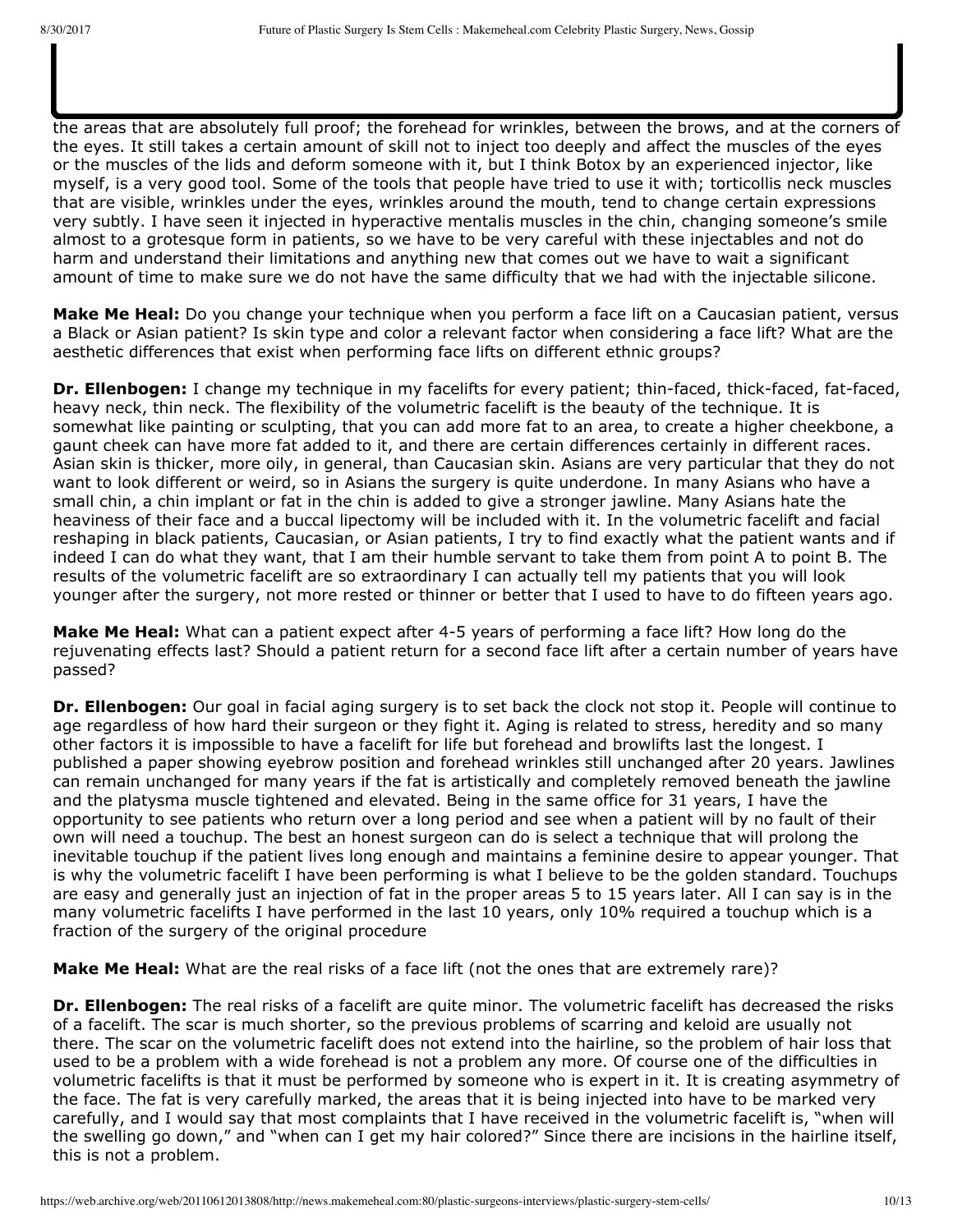patients?

somebody has had a facelift they look around the ears for the scarring. We try to do the most minimal and most precise closure around the ears making the contour in the area around the ear and behind the ear as natural as possible. Probably in the entire time in the volumetric facelift, which is probably two and onehalf hours to perform, probably one hour is taken to close the incisions to make sure that the patient will heal well. The scar of course is shorter and this certainly minimizes the scar.

**Dr. Ellenbogen:** Very little in the operation that I do. We realize that when somebody wants to find out if

**Make Me Heal:** How much scarring is caused by a facelift? What do you do to minimize scars in your

**Make Me Heal:** If you were to have a face lift, what plastic surgeon would you entrust your face to? Feel free to list more than one name.

**Dr. Ellenbogen:** If I were to have a facelift, I would entrust my face to Gary Motykie, my associate, William Little, my worthy competitor in Washington, D.C., and I do not think there would ever be a third place. I choose Dr. Motykie because he knows exactly what my operation was and does it very well. I choose Dr. Little because he has innovated a technique so similar to mine and is so consistent in his technique that I would trust him to do my surgery.

**Make Me Heal:** What is the strangest request you've gotten from a patient? Did you do it?

**Dr. Ellenbogen:** Unfortunately, I cannot show the pictures of this patient, but he was a patient who looked very much like Fredo in the first Godfather, the wimpy middle brother. And I asked him what I could do for him and he asked if he could look like Michael Corleone, who was played by Al Pacino. We took a picture of Al Pacino and on the computer we deciphered all the various proportions of Al Pacino's face; the cheekbones, the jaw, the projection, and we did this on this patient's face; and although he is not the spitting image of Al Pacino he no longer looks like Fredo and looks very close to Michael Corleone.

**Make Me Heal:** Following a facelift, what daily beauty regimen do you recommend to prolong the aesthetic results?

**Dr. Ellenbogen:** Following a facelift, the beauty regimen I recommend to most patients really is quite simple. No sun and maintain a proper diet and exercise. I have a personal product which I give to them which is not available commercially that is called "Peel and Bleach". It is a combination of number of different items for the face that tend to get rid of pigmentations, heal wrinkles, and tighten the skin. Someday I will put it out on the market for other patients to get, but for right now it is just available for my patients who have had surgery. The important thing also is that certain women are programmed to stay young, other women are not. They feel that coming into me and doing a facelift solves all their anti-aging problems and they do not have to do anything to maintain it themselves and what I try to do with these women is educate them that there are certain things that they can do to keep themselves looking younger or feeling younger, staying younger, making the facelift look good. I try to prolong the joy that they have had from looking so young.

### **About Dr. Richard Ellenbogen:**

As medical director of Beverly Hills Body, Dr. Richard Ellenbogen is a multiple recipient of the American Medical Association Physicians Recognition Award, a member of the American Society of Plastic Surgery, the American Society of Aesthetic Plastic Surgery, a Fellow of the American College of Surgeons, and a Fellow of the International College of Surgeons. Dr. Ellenbogen attended the University of Florida and has become one of the most published and innovative plastic surgeon in the US. Dr. Ellenbogen has written textbooks and scientific journal articles on facelift, eyelid surgery, forehead lift, cosmetic nasal surgery, underarm breast enlargement, liposuction techniques, and is considered the "Father of Fat Grafting." He has also conducted research on silicone and is Program Director of a very desirable Post-Graduate Advanced Aesthetic Surgery Fellowship Program. Many of the techniques he has helped create are used and referred to by plastic surgeons all over the world. Dr. Ellenbogen has also been named "Best Plastic Surgeon" on many published lists including Town & Country Magazine. He has also been featured in Angeleno Magazine, New York Times, GQ Magazine, CBS's Early Show, KTLA Morning News, Dr. 90210, Entertainment Tonight and more.

**Website:** [www.beverlyhillsbody.com](https://web.archive.org/web/20110612013808/http://www.beverlyhillsbody.com/)

**[Sh](https://web.archive.org/web/20110612013808/http://digg.com/submit?phase=2&url=http%3A%2F%2Fnews.makemeheal.com%2Fplastic-surgeons-interviews%2Fplastic-surgery-stem-cells%2F&title=Future%20of%20Plastic%20Surgery%20Is%20Stem%20Cells&bodytext=The%20future%20of%20plastic%20surgery%20according%20to%20renowned%20plastic%20surgeon%20Richard%20Ellenbogen%2C%20M.D.%20will%20be%20all%20about%20injecting%20stem%20cells%20into%20the%20target%20body%20areas%20and%20procedures%20will%20have%20no%20scalpers%20or%20scars%20and%20require%20no%20surgical%20operations.%20But%20you%27r)[are](https://web.archive.org/web/20110612013808/http://technorati.com/faves?add=http%3A%2F%2Fnews.makemeheal.com%2Fplastic-surgeons-interviews%2Fplastic-surgery-stem-cells%2F) [So](https://web.archive.org/web/20110612013808/http://delicious.com/post?url=http%3A%2F%2Fnews.makemeheal.com%2Fplastic-surgeons-interviews%2Fplastic-surgery-stem-cells%2F&title=Future%20of%20Plastic%20Surgery%20Is%20Stem%20Cells¬es=The%20future%20of%20plastic%20surgery%20according%20to%20renowned%20plastic%20surgeon%20Richard%20Ellenbogen%2C%20M.D.%20will%20be%20all%20about%20injecting%20stem%20cells%20into%20the%20target%20body%20areas%20and%20procedures%20will%20have%20no%20scalpers%20or%20scars%20and%20require%20no%20surgical%20operations.%20But%20you%27r)[cial](https://web.archive.org/web/20110612013808/http://www.facebook.com/share.php?u=http%3A%2F%2Fnews.makemeheal.com%2Fplastic-surgeons-interviews%2Fplastic-surgery-stem-cells%2F&t=Future%20of%20Plastic%20Surgery%20Is%20Stem%20Cells) [Bo](https://web.archive.org/web/20110612013808/http://www.google.com/bookmarks/mark?op=edit&bkmk=http%3A%2F%2Fnews.makemeheal.com%2Fplastic-surgeons-interviews%2Fplastic-surgery-stem-cells%2F&title=Future%20of%20Plastic%20Surgery%20Is%20Stem%20Cells&annotation=The%20future%20of%20plastic%20surgery%20according%20to%20renowned%20plastic%20surgeon%20Richard%20Ellenbogen%2C%20M.D.%20will%20be%20all%20about%20injecting%20stem%20cells%20into%20the%20target%20body%20areas%20and%20procedures%20will%20have%20no%20scalpers%20or%20scars%20and%20require%20no%20surgical%20operations.%20But%20you%27r)[ok](https://web.archive.org/web/20110612013808/http://www.stumbleupon.com/submit?url=http%3A%2F%2Fnews.makemeheal.com%2Fplastic-surgeons-interviews%2Fplastic-surgery-stem-cells%2F&title=Future%20of%20Plastic%20Surgery%20Is%20Stem%20Cells)[mar](https://web.archive.org/web/20110612013808/http://www.propeller.com/submit/?url=http%3A%2F%2Fnews.makemeheal.com%2Fplastic-surgeons-interviews%2Fplastic-surgery-stem-cells%2F)[ks:](https://web.archive.org/web/20110612013808/http://reddit.com/submit?url=http%3A%2F%2Fnews.makemeheal.com%2Fplastic-surgeons-interviews%2Fplastic-surgery-stem-cells%2F&title=Future%20of%20Plastic%20Surgery%20Is%20Stem%20Cells)**

[YahooMyWeb](https://web.archive.org/web/20110612013808/http://news.makemeheal.com:80/plastic-surgeons-interviews/plastic-surgery-stem-cells/) [Furl](https://web.archive.org/web/20110612013808/http://news.makemeheal.com:80/plastic-surgeons-interviews/plastic-surgery-stem-cells/)

### **Tags:** [celebrity,](https://web.archive.org/web/20110612013808/http://news.makemeheal.com/tag/celebrity) [plastic,](https://web.archive.org/web/20110612013808/http://news.makemeheal.com/tag/plastic) [surgery](https://web.archive.org/web/20110612013808/http://news.makemeheal.com/tag/surgery)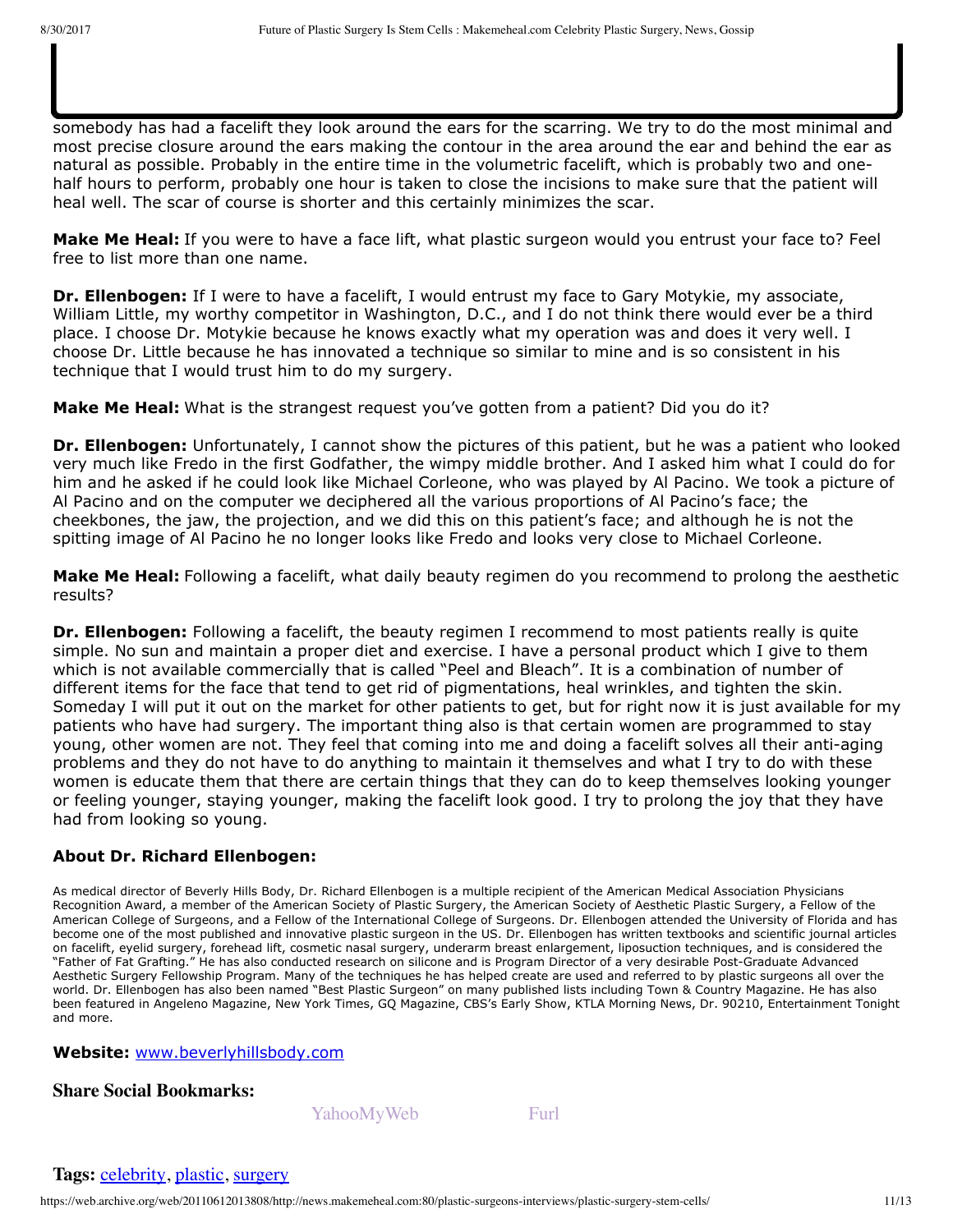#### Comments are closed.

**Comments**

### Name (required)

Email (required)

Website

#### Speak your mind

Submit Comment

- Meet Us
- [Contact Us](https://web.archive.org/web/20110612013808/http://www.makemeheal.com/contactus)
- [About Us](https://web.archive.org/web/20110612013808/http://www.makemeheal.com/mmh/aboutmakemeheal.vm)  $\bullet$
- [Jobs](https://web.archive.org/web/20110612013808/http://www.makemeheal.com/mmh/jobs/index.vm)
- [Media/Press](https://web.archive.org/web/20110612013808/http://www.makemeheal.com/mmh/press/index.vm)  $\bullet$
- Make Money with Us
- [Sell on Makemeheal.com](https://web.archive.org/web/20110612013808/http://www.makemeheal.com/sell)  $\bullet$
- [Doctors/Professional Services](https://web.archive.org/web/20110612013808/http://www.makemeheal.com/directory/profcenter)
- [Become an Affiliate](https://web.archive.org/web/20110612013808/http://www.makemeheal.com/affiliates)
- [Advertise with Us](https://web.archive.org/web/20110612013808/http://www.makemeheal.com/mmh/advertising/index.vm)
- Helping You
- $\bullet$  [Help](https://web.archive.org/web/20110612013808/http://www.makemeheal.com/mmh/help/index.vm)
- [Shipping Rates & Policies](https://web.archive.org/web/20110612013808/http://www.makemeheal.com/mmh/help/shipping/index.vm)
- [Track An Order](https://web.archive.org/web/20110612013808/http://www.makemeheal.com/track)
- [Returns](https://web.archive.org/web/20110612013808/http://www.makemeheal.com/mmh/returnpolicy.vm)

[english](https://web.archive.org/web/20110612013808/http://www.makemeheal.com/) | **[espanol](https://web.archive.org/web/20110612013808/http://espanol.makemeheal.com/)**

Our Policies | [Sitemap](https://web.archive.org/web/20110612013808/http://news.makemeheal.com:80/mmh/sitemap.vm) | [Popular Searches](https://web.archive.org/web/20110612013808/http://search.makemeheal.com/) | © Make Me Heal. All Rights Reserved

[Plastic Surgery, Cosmetic, Pictures, Photos, Message Boards](https://web.archive.org/web/20110612013808/http://www.makemeheal.com/)

Information and services provided through Make Me Heal and this Site are intended for educational and informational purposes and are not a substitute for the advice of your physician or other medical professional. If